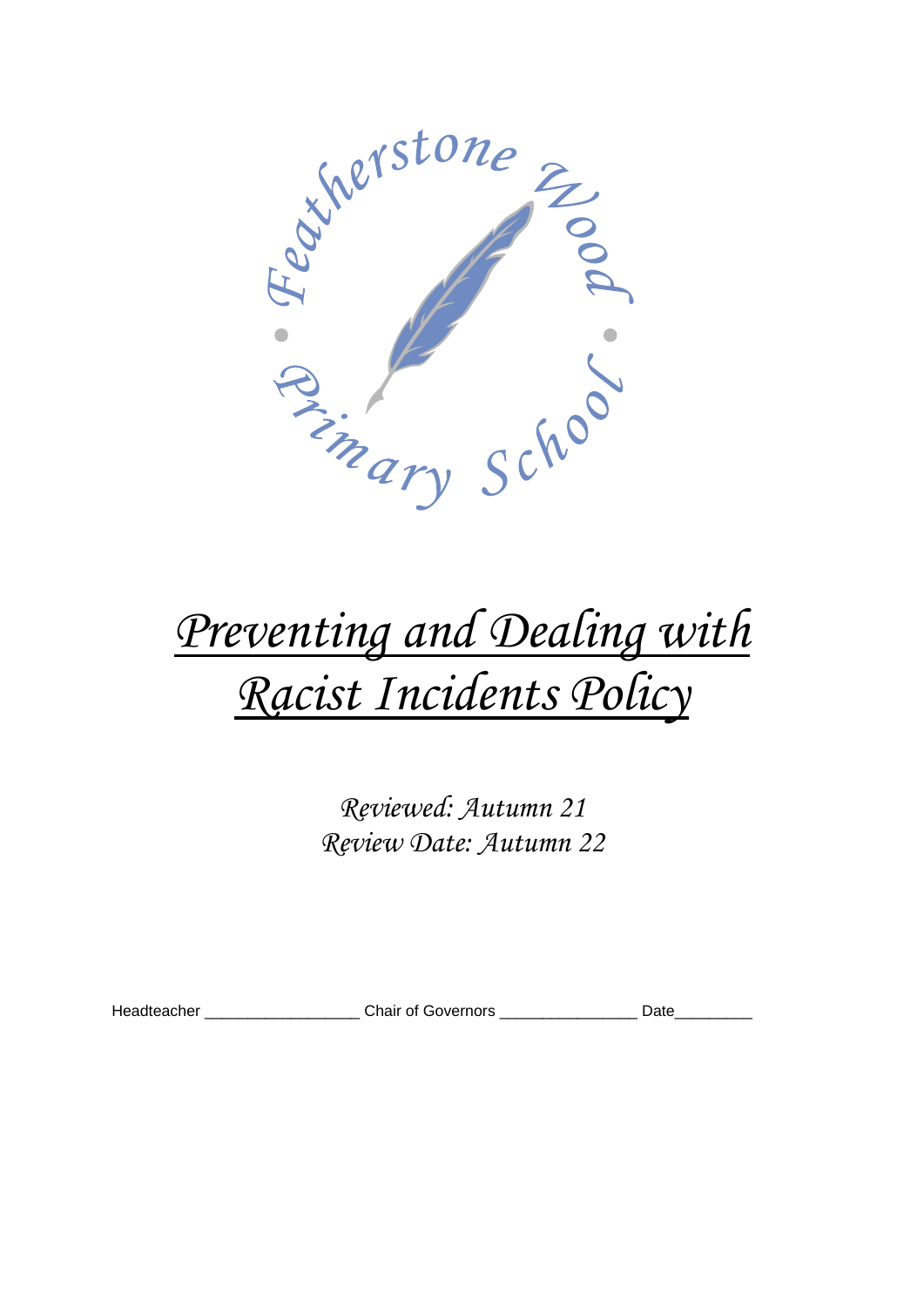## **Policy for Preventing and Dealing with Racist Incidents**

## **Introduction**

All members of the school community (staff, pupils, parents and visitors) have a right not to experience racism at school, whether or not this is directed at them.

Featherstone Wood values all children and seeks to ensure that they learn that challenging hurtful behaviour and discrimination is an important part of being a member of a community

Racism is evident in wider society and therefore inevitably will occasionally occur within schools. Racist incidents can occur in any school setting, including this one.

In Featherstone Wood School we work actively

• to develop a climate which is intolerant to racism,

• to ensure an atmosphere in which all pupils feel valued and listened to and have confidence that their concerns will be addressed.

Pupils are taught about racism, that it is unacceptable and that it diminishes us all. As a school we aim to recognise and value diversity by ensuring that

• all pupils have an equal and strong sense of belonging within the school community

- there are few racist incidents and these are dealt with effectively
- pupils from different ethnic and faith backgrounds mix and get on well with each other.

All school staff and Governors have had training PREVENT/Anti-radicalisation training delivered by the Headteacher who completed the official WRAP training. All staff are therefore able to notice signs of radicalisation/someone at risk of radicalisation and know what to do if they have concerns (Notice, Check and Share).

#### **What is a racist incident?**

Schools are required to use the following definition for recording and responding to racist incidents:

"any incident which is perceived to be racist by the victim or any other person".

The Home Office Code of Practice explains that, "The purpose of the definition … is to ensure that investigations take full account of the possibility of a racist dimension to the incident and that statistics of such incidents are collected on a uniform basis".

In recording incidents under this definition, it is not the intention to label individuals as racist.

By recording all incidents the school is able to:

- demonstrate that they have dealt satisfactorily with incidents
- monitor trends and patterns of behaviour if they exist

• take preventative action against racism which may come into the school from society in general

• provide good educational responses to any behaviour that is of concern

Consequently, any incident which is perceived by anyone to be racist will be investigated, recorded and monitored as such. This designation does not necessarily mean that racism has occurred.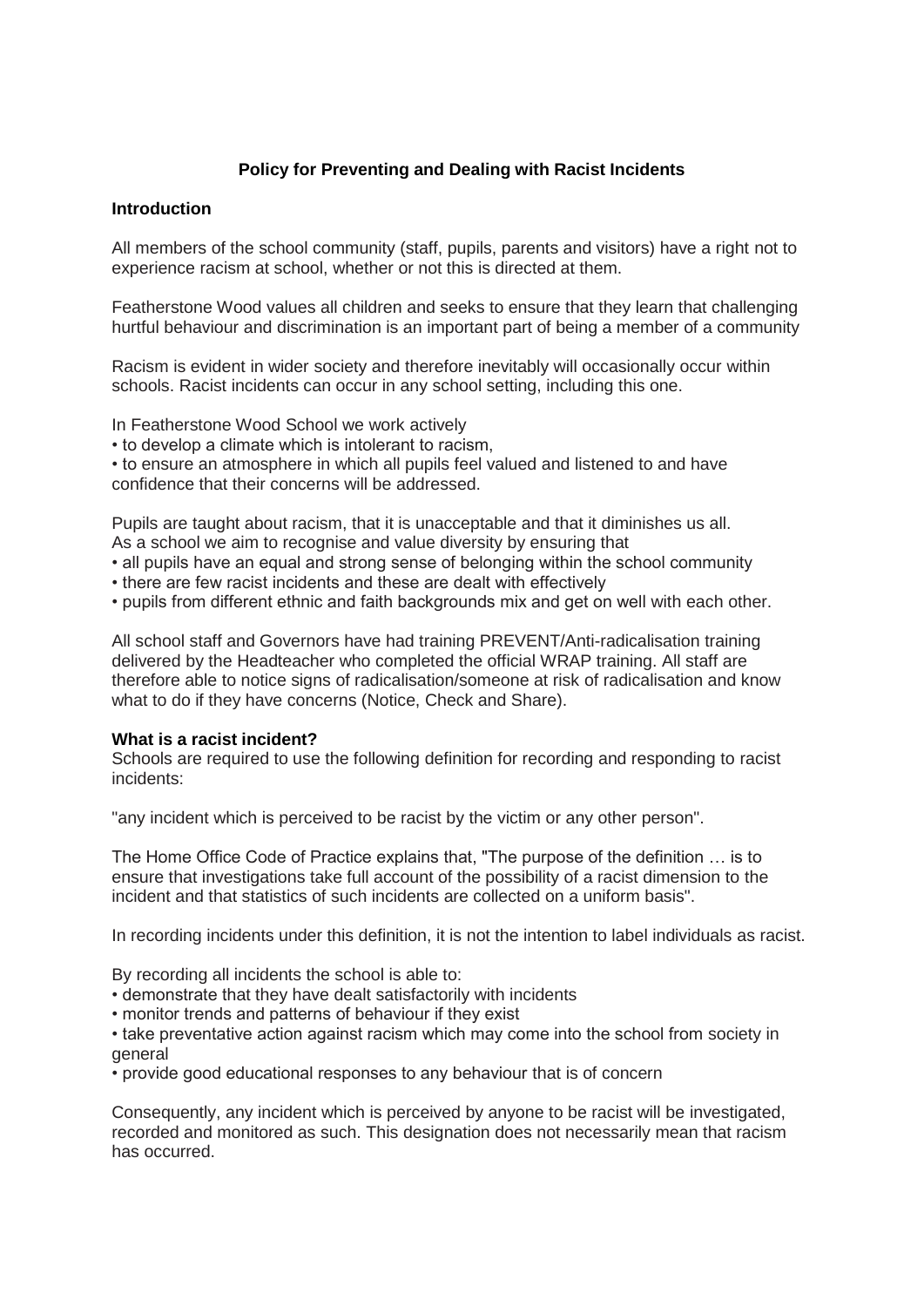In investigating any incident as defined above the school will be seeking to establish whether any behaviour, language or expression has occurred which has caused harm or offence in relation to colour, culture, ethnic group or religion. In some incidents it may be found that the motivation was to cause harm or offence, in others it may have been unintentional, but both would still be recorded. Intentionally racist behaviour will be dealt with differently to unintentional incidents. For example, younger pupils may unwittingly use offensive language which they do not understand and did not intend.

It is important to note that racist incidents and racist bullying can be subtle and may not always be racially explicit. These kinds of incidents can be just as damaging to victims as explicit racism. Pupils may also suspect the motives and intent of their fellow pupils when perfectly acceptable language is being used. Importantly, wherever offence is caused it needs to be understood and resolved, and where it concerns elements related to colour, culture, ethnicity or religion it will be recorded as a racist incident.

It should be noted that under the prescribed definition racist incidents can occur without a victim or target being present, for example telling a racist joke or making derogatory remarks about a particular ethnic community. Such incidents will also be recorded and resolved.

Some racist incidents involve allegations that the school itself has failed to provide equal and fair opportunities or treatment to individuals or groups on the basis of their colour, culture, ethnicity or religion. Where such an allegation is made this too will be recorded and investigated as a racist incident.

Racist incidents may include\*:

- Threatened or actual physical assault
- Verbal abuse
- Racist graffiti (on school furniture, walls or books)
- Distributing racist literature
- Wearing of badges or symbols belonging to known racist organisation
- Name calling
- Teasing in relation to language, religion or cultural background
- Expressions of prejudice calculated to offend or to influence the behaviour of others
- Intimidation
- Isolation and spreading of rumours
- Inappropriate and hurtful humour
- \* N.B. This list is not exhaustive

This policy is fully consistent with and should be considered alongside the school's policy on anti-bullying but also complies with additional legal requirements for identifying and responding to racist incidents.

#### **Roles and responsibilities**

1. The head teacher is the member of staff responsible for investigating incidents where this is required, for overseeing the application of the policy across the school, for monitoring the effectiveness of the policy and for reporting to governors. The Governing Body work closely with the head teacher in this regard.

2. All staff are involved in dealing with racist incidents and maintaining good race relations.

3. Teachers wherever necessary will:

• immediately address any pupil's negative, stereotyped or racist response to difference related to culture, colour or ethnicity

• provide support to any pupil who has experienced offence from another person

• refer language or behaviour that has been hurtful to the head teacher for further investigation and resolution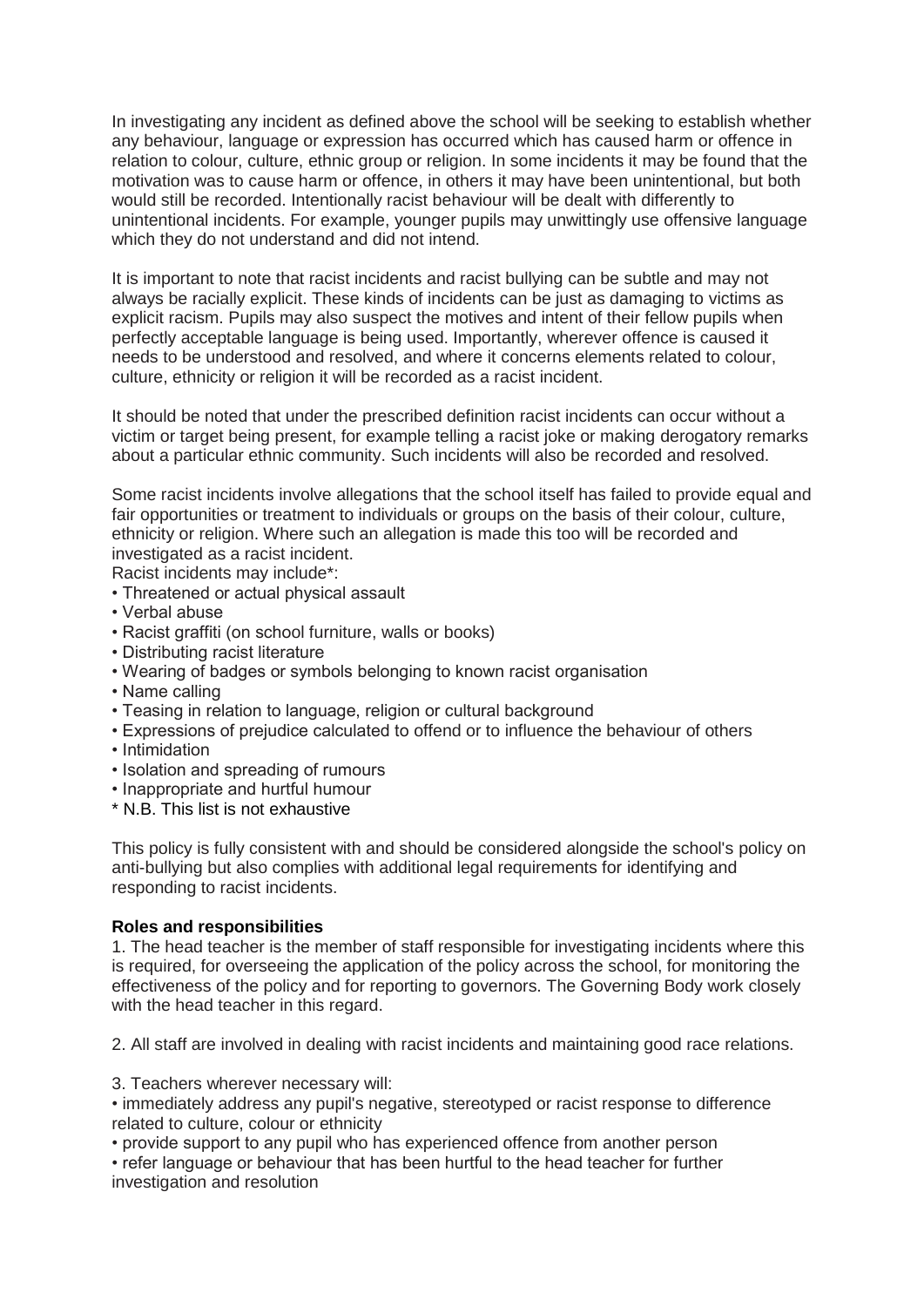• provide educational responses to ensure that pupils develop the knowledge and skills necessary for living in a multi-ethnic, multi-cultural and multi-faith society

4. All staff will be vigilant at all times and open to pupils' concerns about experiences of racism, being ready to listen and to take reports seriously.

Distressed pupils will be supported and all incidents reported on to the appropriate member of staff.

#### **Expectations of pupils**

All pupils, as appropriate to their age and understanding, have a responsibility for promoting a harmonious school community and challenging and/or reporting racist and other hurtful behaviours. (It is understood however that it may be difficult for pupils who are the targets of racism to report it.)

#### **Expectations of parents**

We always take parents' concerns seriously. However, the school can only respond to incidents that are drawn to their attention.

Parents are expected to ensure that their children display appropriate and acceptable behaviour in and out of school with their school fellows. When problems arise in school we will seek the support of all parents in ensuring their children understand where and why offence has been caused and what, if any, change might be necessary to adhere to the school's race equality policies.

#### Responding to incidents

1. In responding to incidents that may occur the school will aim:

- to provide appropriate support to pupils
- to deal with any unacceptable behaviour,
- to prevent racism and discrimination and
- to re-establish good race relations across the school.

2. Support will be given to anyone who has experienced offence. Their concerns will be listened to.

3. An investigation will look into the details of what has occurred.

4. The cause of offence will be clearly identified and an educational response provided where appropriate.

5. Where offence was intentional pupils will be subject to disciplinary procedures. Where offence was unintentional pupils will need to understand how offence was caused and be supported to make any changes necessary in their behaviour. A high priority will be placed by the school on resolving any breakdown in relationships and ensuring that pupils can move on positively from the experience.

6. Pupils who have experienced racism and their parents will be kept informed throughout the investigation and resolution of the incident

## **Recording and Reporting Incidents**

As required variously by the Local Authority and Home Office Code of Practice:

1. All incidents will be recorded, including the date, the names and ethnicity of the perpetrators and victims, the nature of the incident, and action taken in response. 2. Where racist incidents occur which involve any of the following, the advice of the relevant

Local Authority adviser will be sought:

• physical violence or serious damage to property

- repeated or orchestrated harassment, including text messaging and cyber bullying
- links with extremist groups, including distributing of racist literature